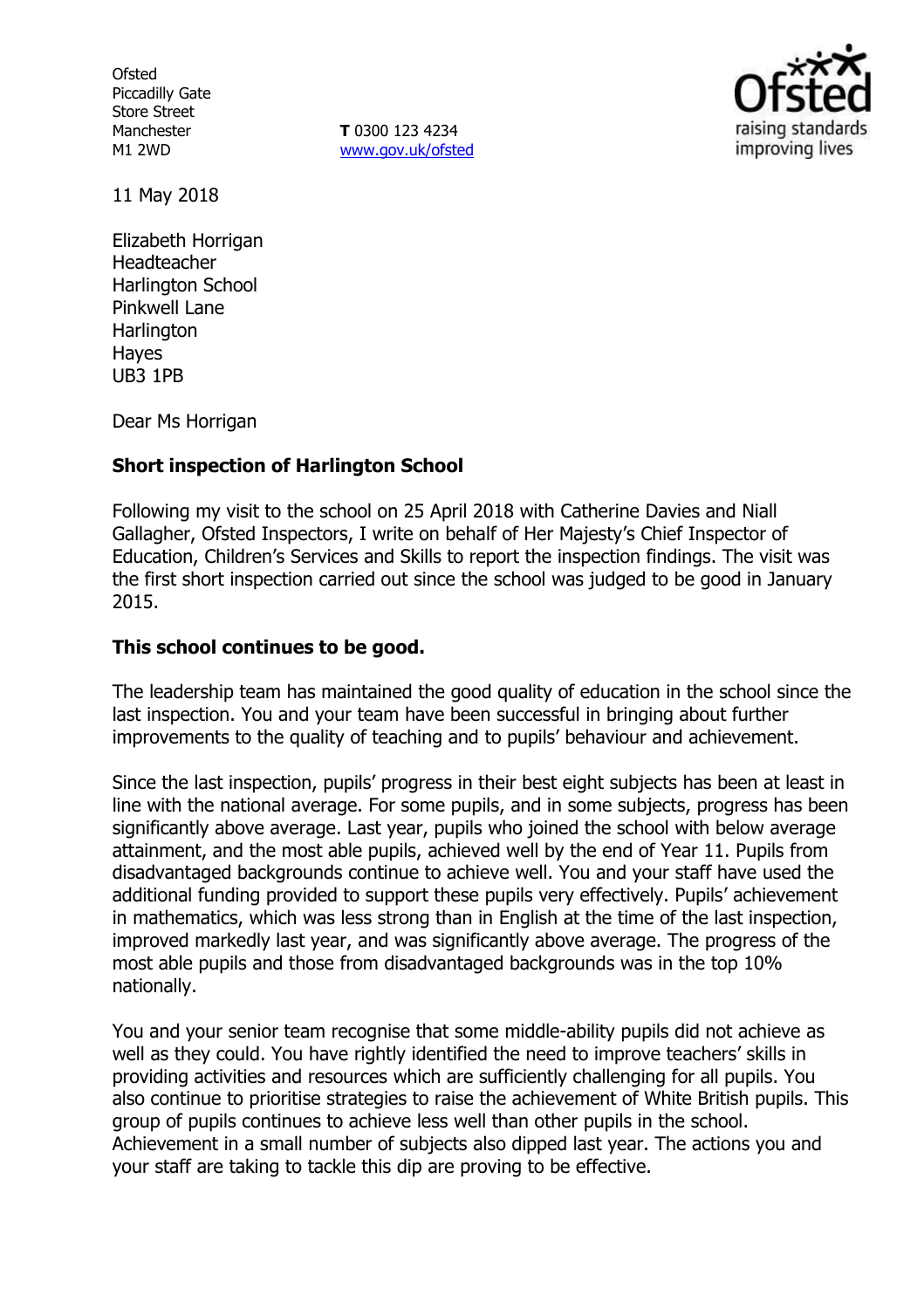

Achievement in the sixth form is consistently in line with the national average in A-level and vocational subjects. You are rightly proud that high proportions of pupils progress to university, with increasing numbers securing places at universities which belong to the Russell Group. You know that more work is needed to ensure that more of the most able sixth-form pupils achieve the highest grades.

At the last inspection, the school was asked to improve the quality of teaching. Improvements to pupils' overall achievements reflect the successes you have had in this area. You have revised the school's approach to the checks made on teaching in order to provide an accurate view of what teaching is typically like. The strong culture of professional trust and respect you have cultivated means that teachers welcome discussions about their practice. They value guidance about how their teaching might improve. Teachers who need extra support are matched well to the staff who are best placed to coach them. You have strengthened the impact of middle leaders by providing them with training opportunities to deepen their skills. As a result, you have given middle leaders more autonomy in the way they carry out their roles. Inspectors found some inconsistencies, however, in the quality of checks made on pupils' achievements in their books. Some unfinished work has not been picked up either by the class teacher or their line manager, for example.

In the lessons visited during the inspection, pupils were mostly working well. Particularly effective learning was seen across a range of English lessons. In these lessons, the pupils were highly focused as they worked on their examination technique. The teachers made clear to pupils the time available for each activity, and ensured that the deadlines they set were met. Good-quality questioning extended pupils' thinking and ensured that pupils explained their answers well. In other lessons, pupils sometimes work less productively and low-level chatter is not systematically challenged by their teachers. While teachers are ready to support pupils when they find work difficult, they do not always ensure that all pupils, including the most able, are suitably challenged.

# **Safeguarding is effective.**

You and your staff ensure that pupils feel safe and ensure that the curriculum provides them with good information about potential risks to their well-being. Pupils understand about issues such as child sexual exploitation, forced marriage and gang-related knife crime. Staff are alert to the signs that pupils might be vulnerable to radicalisation. They work effectively with local faith leaders and with the police to ensure that vulnerable pupils receive the necessary support and guidance. Some pupils described how they had changed their behaviours as a direct result of the teaching they had received, for example about online safety.

Pupils told inspectors that there are many staff they can approach if they have concerns about their well-being, and they know who the specially trained child protection staff are, should they have any serious concerns. Pupils said that bullying occurs infrequently, and is dealt with immediately by staff. The school's records confirm this.

Leaders are very mindful of the safeguarding implications of high pupil mobility into and out of the school. They are tenacious in working with the local authority, for example, to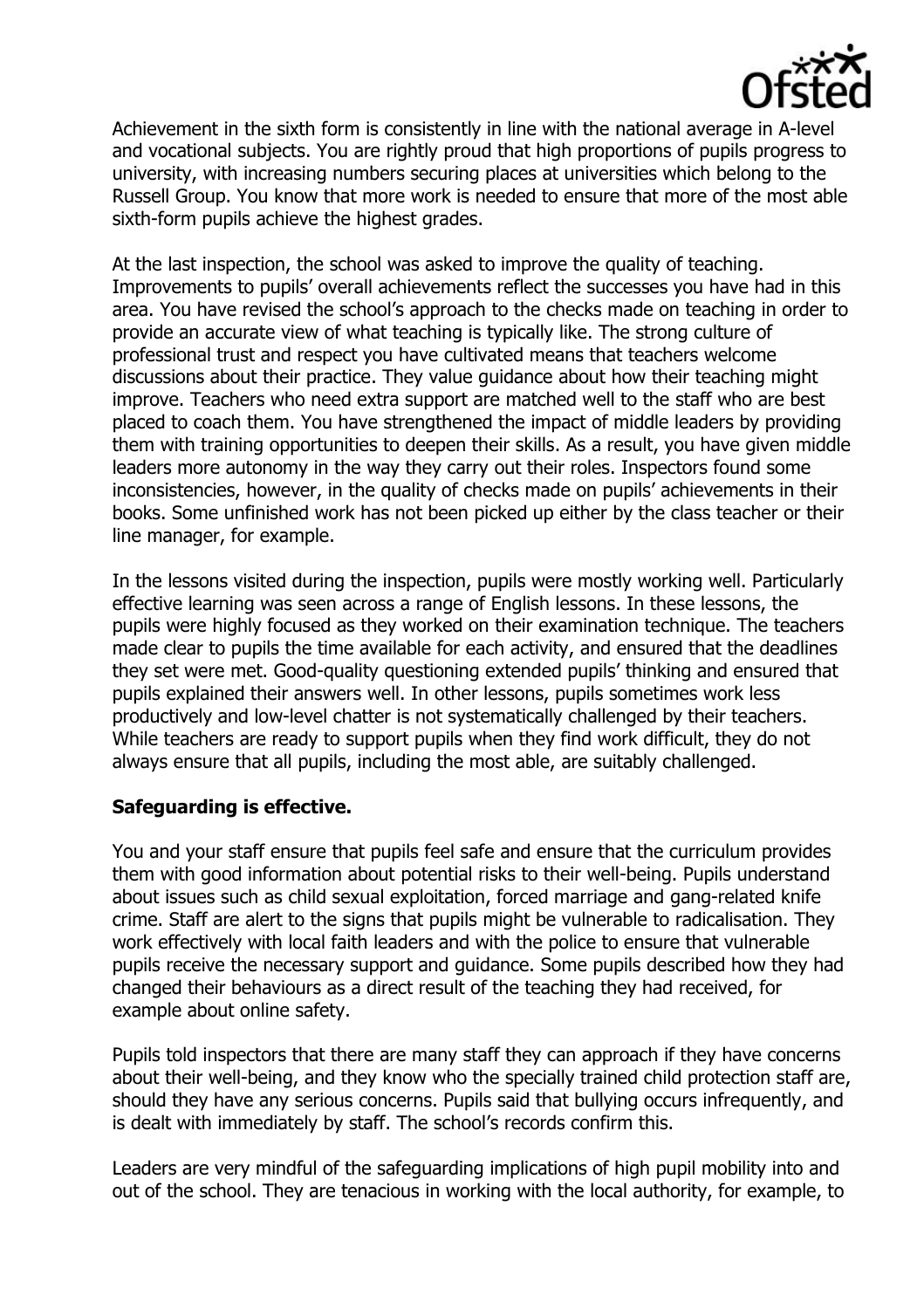

track down pupils who do not return to school after the summer holidays. Leaders do not take pupils off roll until every step has been taken to find out where they are. They know that pupil safety is more important than headline attendance figures. Robust arrangements are in place to ensure that pupils who receive part of their education elsewhere attend well and are safe and protected.

Despite some very strong practice, inspectors found some weaknesses in the quality of record-keeping. For example, actions taken to follow up child protection concerns are not always recorded in sufficient detail or clearly dated, as is required. While inspectors judge the school's safeguarding arrangements to be effective, written records do not always reflect the high standards of care and protection that are provided.

# **Inspection findings**

- Leaders provide high-quality support for pupils who join the school part-way through their secondary education, including the considerable numbers of pupils who join the school from overseas. Minutes from meetings of the governing body show that governors keep a close eye on the attendance, well-being and achievement of these pupils. Well-established procedures are in place to ensure that the needs of pupils who arrive mid-year are quickly identified and met. This includes high-quality provision to equip pupils with the English language skills they need in order to access the curriculum. Good assessment arrangements ensure that any unmet special educational needs, or other needs, are identified quickly and pupils subsequently receive the support they need. Leaders track the achievement of this group of pupils carefully to ensure that they achieve as well as others in the school. In discussions, pupils who joined the school from overseas were unanimous in their praise for the school. They described how they were quickly made to feel welcome by staff and pupils, and how they had improved their attainment in their time at the school.
- **Pupils who have disabilities are well served by the school. The highly experienced** team of staff who work in the specialist resource base provide information of very good quality to staff in the main school. This ensures that the needs of these pupils are met well and that they have equality of opportunity. The pupils who met with inspectors were highly complimentary about the support they receive. They all reported that they feel safe in school. They also spoke very positively about the quality of careers information they receive. Staff ensure that these pupils make good gains in their learning and personal development.
- White British pupils continue to attend, behave and achieve less well than pupils from other backgrounds. There are some encouraging signs, particularly in the reduction in the proportion of White British pupils who are temporarily excluded from school. You have strengthened provision to identify and support pupils at risk of exclusion, including through a broad range of programmes delivered in the onsite satellite school. Pupils who have received support, for example in managing their behaviour or dealing with emotional difficulties, speak very positively about the impact of the satellite school. One, typifying the views of some of the others, said: 'If it wasn't for the satellite school, I wouldn't be here.'
- Staff are making every effort to improve the attendance of White British pupils, but progress in this area remains stubbornly slow. Inevitably, the achievement of pupils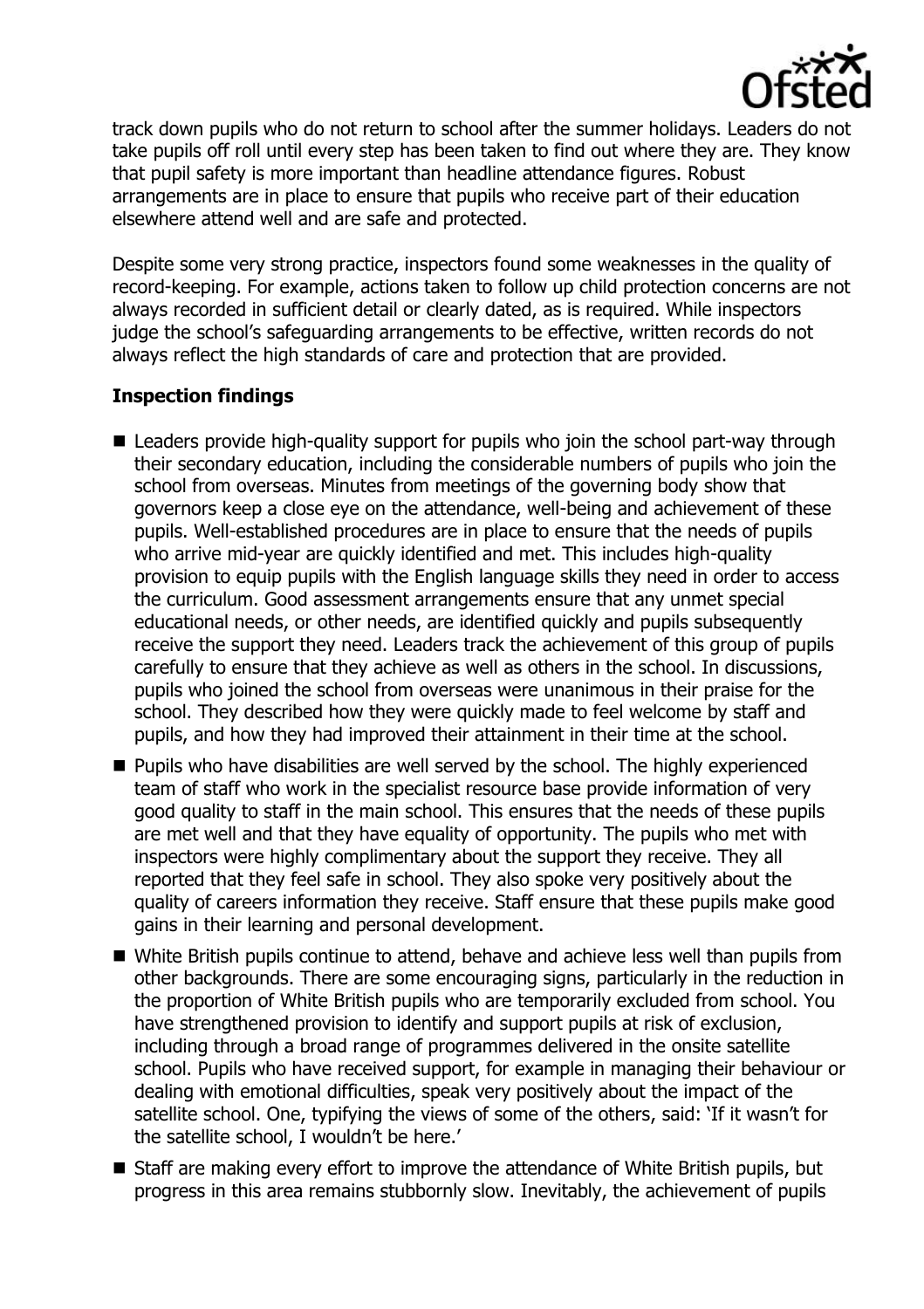

who do not come to school regularly is impaired. This year, you have allocated specific responsibility to a member of staff for raising the attendance and achievement of White British pupils. The post holder is passionate about her role, and committed to improving the life chances of this group of pupils. Currently, however, it is not easy to assess, precisely, the difference the role is making because the success criteria set out in the action plan are not sharp enough. During the inspection, I asked you and the school's governors to consider whether sufficient time has been allocated to the role to ensure that it has the desired impact.

■ In 2017, by the end of Year 11, pupils' achievement declined in a small proportion of foundation subjects, such as physical education (PE), the arts, and design and technology. This was a result of a range of factors, including difficulties in recruiting and retaining high-quality staff, teachers' lack of experience in delivering some parts of the curriculum and, in some cases, the complex needs of some of the pupils affected. Leaders of these subjects have devised clear action plans to remedy the weaknesses that affected pupils' outcomes last year. Staffing has improved and specialist staff now teach all these subjects. The PE curriculum has been improved to provide pupils with additional opportunities to demonstrate their practical skills, for example in rock climbing. The school's assessment information indicates that the decline in pupils' achievement in these subjects last year is being addressed so that it does not reoccur.

# **Next steps for the school**

Leaders and those responsible for governance should ensure that:

- **P** procedures for recording information about safeguarding are reviewed to ensure that records are always maintained consistently, systematically and with the necessary detail
- $\blacksquare$  they maintain a sharp focus on improving the attendance, behaviour and achievement of White British pupils, ensuring that the actions they are taking are tested against clear success criteria
- they develop teachers' skills in providing work that stretches and challenges all groups of pupils, particularly middle-attaining pupils, and ensure that teachers have consistently high expectations of what pupils can achieve in the time provided
- middle leaders are effective in making checks on the quality of pupils' work, so that unfinished work or underachievement is quickly identified and tackled.

I am copying this letter to the chair of the governing body, the regional schools commissioner and the director of children's services for Hillingdon. This letter will be published on the Ofsted website.

Yours sincerely

Daniel Burton **Her Majesty's Inspector**